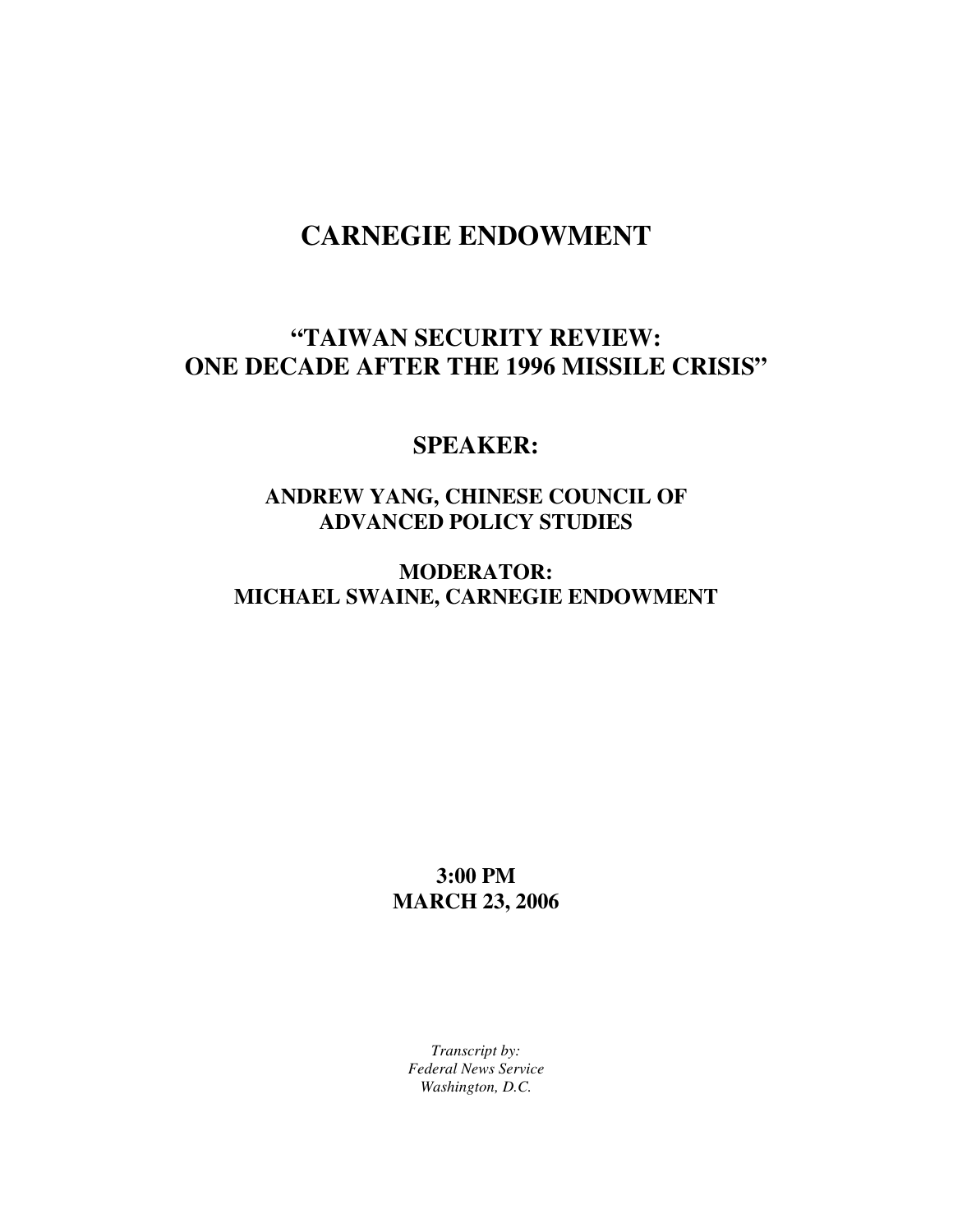MICHAEL SWAINE: Thank you very much for coming this afternoon to our China Program event. My name is Michael Swaine. I'm a senior associate in the China program here at Carnegie, and it's my pleasure to introduce a friend to many of us, and previous speaker at similar events. He's always welcome when he comes into Washington. Andrew Yang, who's a close friend and colleague for many years, is the secretary general of the Council of Advanced Policy Studies in Taipei, and as many of you know, he is one of Taiwan's leading specialists on national security and defense matters in particular. And he is an advisor to the Taiwanese government on these issues. He's also a lecturer and research associate at the Sun Yat-sen Center for Chinese Policy Studies at National Sun Yat-sen University in Kaohsiung.

He is going to speak to us today, giving us his perspectives about the security situation regarding Taiwan 10 years after the Taiwan Strait crisis of 1995-96. We're really just about exactly at the 10-year mark from the end of that crisis in the March of 1996. And so Andrew wanted to address the issue of what he thinks has changed and what hasn't changed in the ensuing 10 years, and why he thinks that the situation regarding Taiwan is still in many ways a very tense situation, despite the fact that there has been some improvements in recent months in the US-China-Taiwan relationship. So he will make remarks for about – 20 to 30 minutes or so – and then after that we'll have plenty of time for question and answer and hopefully have a good discussion, not just on the whole 10-year interval, but we can also talk of course about recent developments, current events, et cetera. So Andrew, take it away.

ANDREW YANG: Thank you very much, Michael. As always, it's a pleasure to be invited again to speak at the distinguished Carnegie Endowment. I also want to thank the Carnegie Endowment for International Peace for constantly supporting my institution, CCAPS in Taipei, and holding many activities, including joint conferences with regard to Taiwanese security and the military build-up in China and its impact on regional security.

I'm here this time on my way to participate in another event in Virginia regarding building strategic interests between the two sides of the Taiwan Strait. It's an informal dialogue between the two sides among scholars. This kind of dialogue has already occurred five times. Nothing concrete has been achieved but we try to keep the dialogue going and hopefully it will bring in some sort of results. Mainly we're trying to enhance mutual trust between the two sides.

I will start to look at what has happened since the 1995-96 military exercises by Beijing in the Taiwan Strait, what are the crucial factors affecting cross-Strait relations, what effect Taiwan's policy toward China has, what effects Taiwanese domestic politics, and what are the implications of these kinds of changes with regard to the security situation across the Taiwan Strait. My argument is that for the last 10 years or so, instead of producing positive achievements to reduce misunderstanding and mistrust between two sides, we have witnessed the emergence of a lot of mistrust and misunderstanding as a result of a lack of trust, lack of negotiation, and lack of constant and constructive contact between the two sides. This is what we have experienced for the last 10 years. This also directly resulted from the Chinese decision to increase military coercion in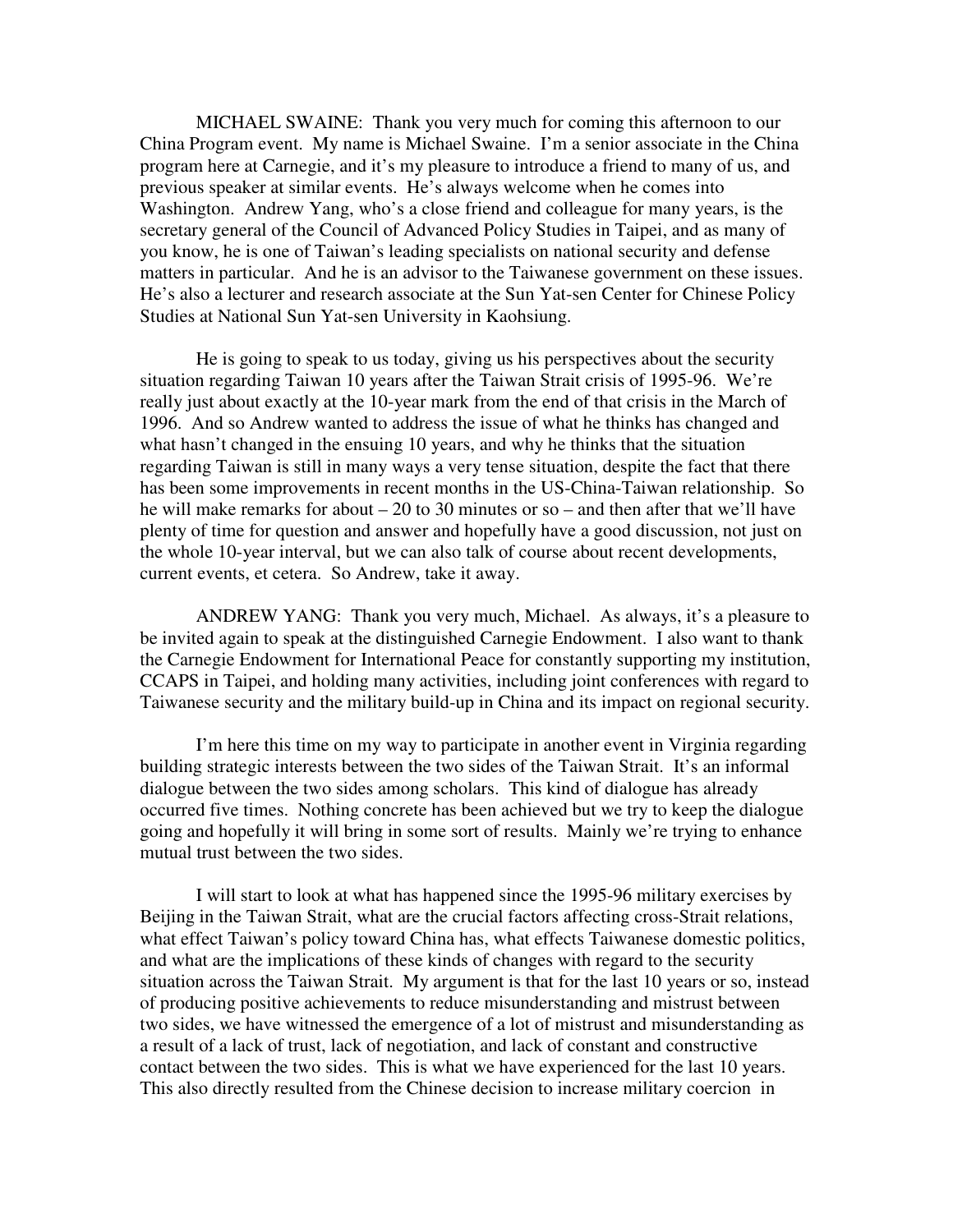response to Taiwan's first democratic election in 1996, and also in response to former President Lee's visit to the U.S.

So I think many factors have contributed to the political distrust and misunderstanding between the two sides. Number one, because there were no continuous interactions in the past, particularly starting from 1992, both sides have adopted more proactive attitudes in terms of bridging the differences in order to achieve a better understanding towards each other. This efforts especially include the effort made by the Cross-Exchange Foundation, the informal nongovernmental organization in Taiwan, and its counterpart, the ARATS, the association across the Taiwan Strait and mainland China. Both organizations have made some efforts to bridge the differences and set aside the disputes between each other.

However, those contacts and the trust-building process are based upon the socalled "one-China with separate definition." That is essential to facilitate better understanding between the two sides. However, if you look at the day-to-day situation, especially since the gained DPP power in Taiwan, the DPP has stopped mentioning the one-China definition, and recently has ceased to apply the unification council, and ceased to activate the unification guidelines. This sent a strong message that the DPP government was no longer emphasizing one China. Even one China means the Republic of China in Taiwan.

 So this trend has increased distrust between the two sides in terms of bridging the differences, in terms of mending the political disputes. So this is number one. Political differences have been getting wider and wider between the two sides since 1996. Secondly, we also witness increasing military coercion from China as a result of a perceived shift away from the one China principles adopted by Beijing. We witness not only the increase of the number of missiles deployed across the Taiwan Strait, but also the adoption by China of very focused military modernization in order to fight and win a local war in a high tech situation.

So we do witness increasing defense budget spending in China, and also increasing modernization with focused technology, tactics and doctrines in order to fight a local war in a high tech situation. Thus, the kind of military situation we are faced with today will continue in the near future as well. So military coercion has been enhanced and will be enhanced in order to send a stronger message to the Taiwanese that legal separation will result in military confrontation between the two sides.

On the third front, very much different from the increasing political distrust, increasing military coercion from the mainland China and from both sides, we witness another trend, which is a constant trend: cross-Strait reservations. That is economy. So given mounting political distrust and increasing military coercion, we witness increasing economic action, particularly accumulated over the last 10 years or so. Trade between the two sides has multiplied and over one-third of the foreign investment from Taiwan goes to mainland China. The trade surplus between the two sides has increased to more than \$30 billion USD per year, according to 2005 calculations.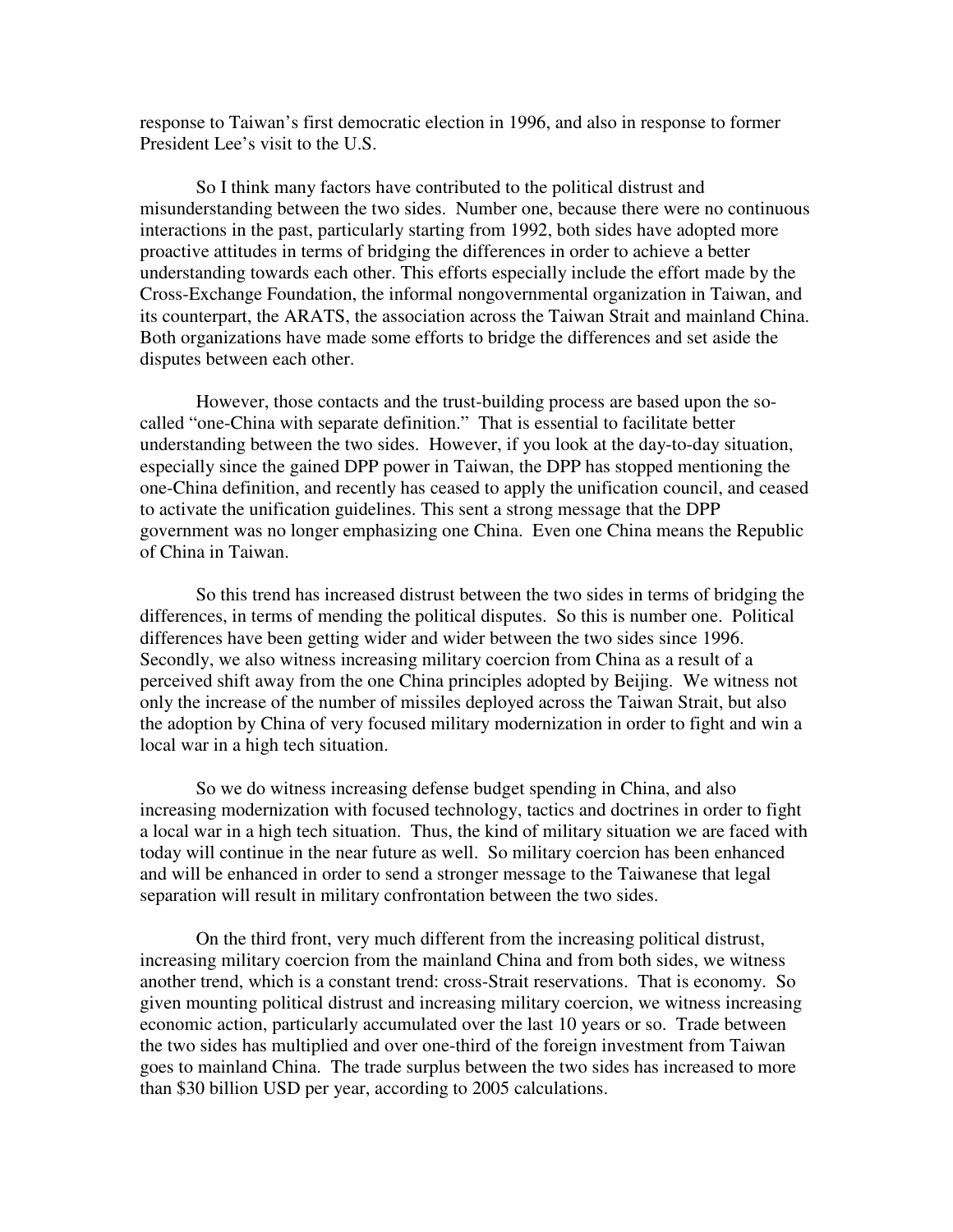More than half a million Taiwanese businessmen and their families have been residing in China for more than 180 days and doing their business. We call them permanent residents of mainland China. We also see there is a tremendous increase in the inter-marriage between the two sides. According to the Mainland Affairs Council's calculations, there have been more than 200,000 marriages in the past 10 years or so between the two sides of the Taiwan Strait. So this is the constant trend among military coercion and political mistrust between the two sides. It presents a very complicated picture as far as the development of the last 10 years is concerned.

But there is another aspect that is also affecting cross-Strait relations – China's peaceful rise. I think China's peaceful rise impacts Taiwan in two significant ways. Number one is that if China is rising peacefully and is gaining more clout internationally, it will especially marginalize the Taiwanese presence in the international community. For example, the Mainland has been persistently sabotaging Taiwan's participation in the World Health Organization.

Secondly, China's peaceful emergence also challenges U.S. influence in the global arena, and also to some extent threatens the U.S. position in terms of protecting Taiwan or defending Taiwan in the region. Other countries will be affected as well because they will look at the Chinese position and make evaluations before making a decision regarding cross-Strait policies.

There is another important aspect of Chinese peaceful emergence: the Chinese position in the international community. Most strategic interests have been established between China and other major countries. For example, whenever China made a decision or adopted a new policy toward Taiwan, we can see a different kind of response emerging from the international community. The typical case is the Chinese approval of the antisecession law in 2005. I think that's a good example to show that the international community has adopted different views about the approval of the law in Taiwan.

So these are the major factors. Political mistrust, military coercion, more economic interdependence, and more peaceful emergence and isolation of Taiwanese international participation. All these factors impact the domestic politics in Taiwan. Although I do not hold a crystal ball in my hand, I have witnessed the effects of these four major factors on Taiwanese domestic politics for at least last six years or so, especially under the DPP's rule. As the Chinese increase their coercion and isolation and political repression or political united front toward Taiwan, the more anti-China sentiment will be driven in Taiwan.

Another aspect also has to be taken into consideration – the highly intensified Taiwan identity. The increased isolation and marginalization of Taiwan has created an intensified identity conflict, not only among the different sectors in Taiwan but also between the Taiwanese and the mainlanders. Three identity issues are in dispute right now. One is the identity of Taiwan versus the identity of the Republic of China, which is particularly highlighted by the different political parties.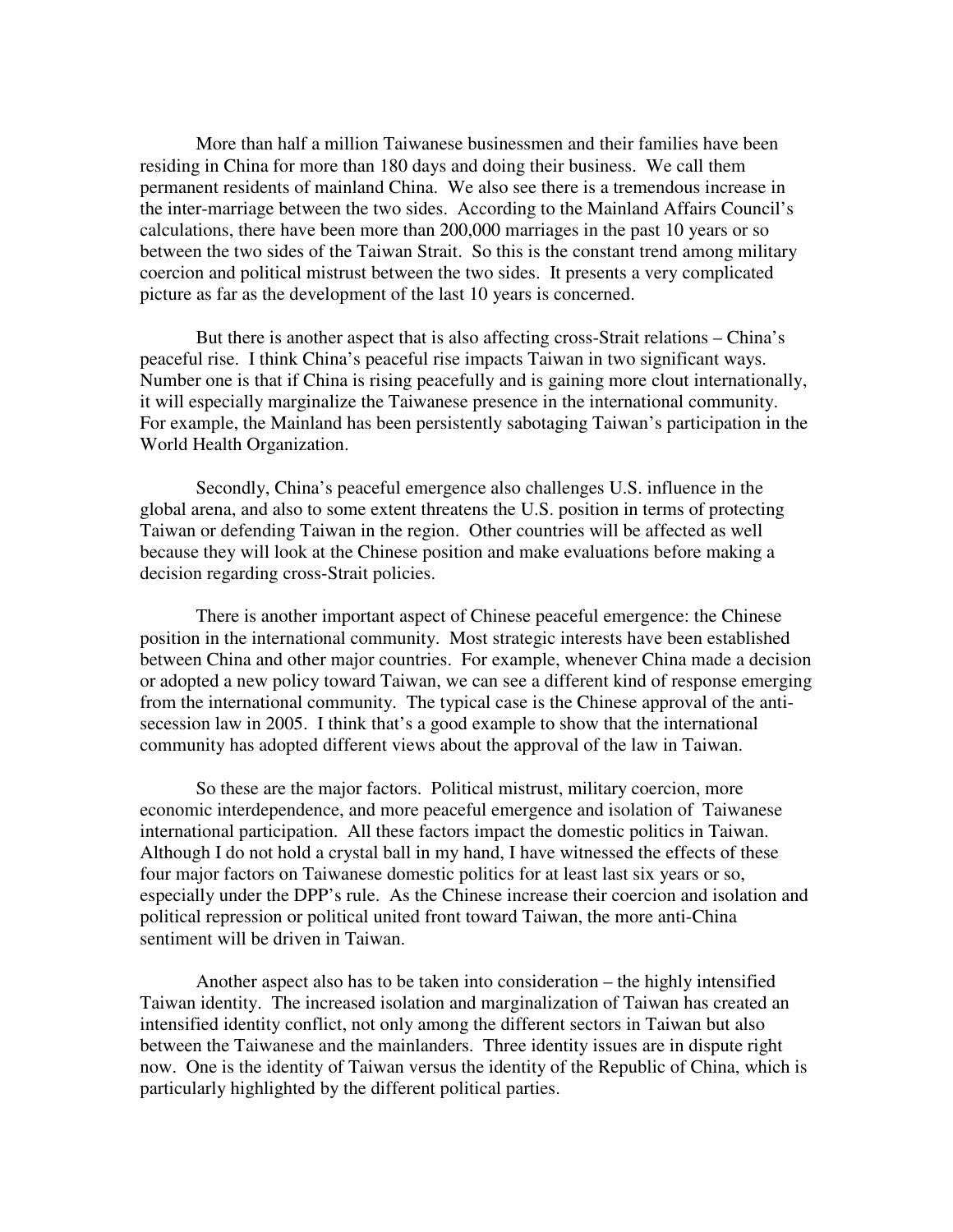Second is the identity of the Taiwanese versus the identity of the Chinese. That is very much a conflict or dispute between Taiwan and mainland China. The other is the identity of the "one China" as defined by the Taiwanese constitutional framework and the "one China" as defined by the Beijing "one China" principle. That also creates disputes over whether Taiwan should continue to hold onto a "one China" identity, which has no support in the international arena. So the divergence and the conflict between the definitions of "one China" also will be politicized by the domestic politics.

So in the next year or two, given the fact that Chen Shui-bian's government is going to undertake constitutional reform in Taiwan, and obviously the identity conflict will be further generated and intensified in order to serve the domestic political interests, politics will be further polarized and disputes over identity affiliation will also further split the society.

I was in Beijing one week before the Chinese New Year, and discussed the forthcoming constitutional reform issues with some of the senior officers in the People's Liberation Army. And I discovered they were very much concerned, not necessarily from their own point of view but also reflecting the senior leaders' point of view as well. They expressed extreme concerns over the process of deliberating the constitutional reform in the near future. They particularly addressed certain aspects of the constitutional amendment, particularly with regard to the definition of territorial boundaries.

They also addressed the issues of changing the color of the flag, the national anthem, and making a written statement into the constitution, clauses or provisions by adopting a present-tense statement over the so-called one country on each side of the Taiwan Strait. And they also indicated that any change of sovereignty represented by the aforementioned issues would trigger a response by non-peaceful means in accordance with the anti-secession law from Beijing.

I'm not sure whether this is their criteria or their red line, but it certainly reflects the concerns in Beijing that the forthcoming constitutional reform or the new constitution is a very critical period of time for them to consider or evaluate whether anti-secessional or non-peaceful means should be applied to the situation. That is the reason why I believe intensified political rivalries focusing on the identity issue in Taiwan in the process of competition over the elections could give rise to mistrust and misunderstanding from Beijing. I'm not sure whether Beijing will really step forward or cross the red line, but certainly there's some room for Beijing to respond. Beijing needs to send a strong message to curb the process to prevent our independence.

Therefore, I believe that for the next year or so it will be a very, very tough situation not only for Taiwan but also for Beijing because they are facing the Olympic Games in 2008, and also changes of the leadership, probably in 2007 and 2008. And it will also be difficult for the U.S. to respond to the situation because neither side has a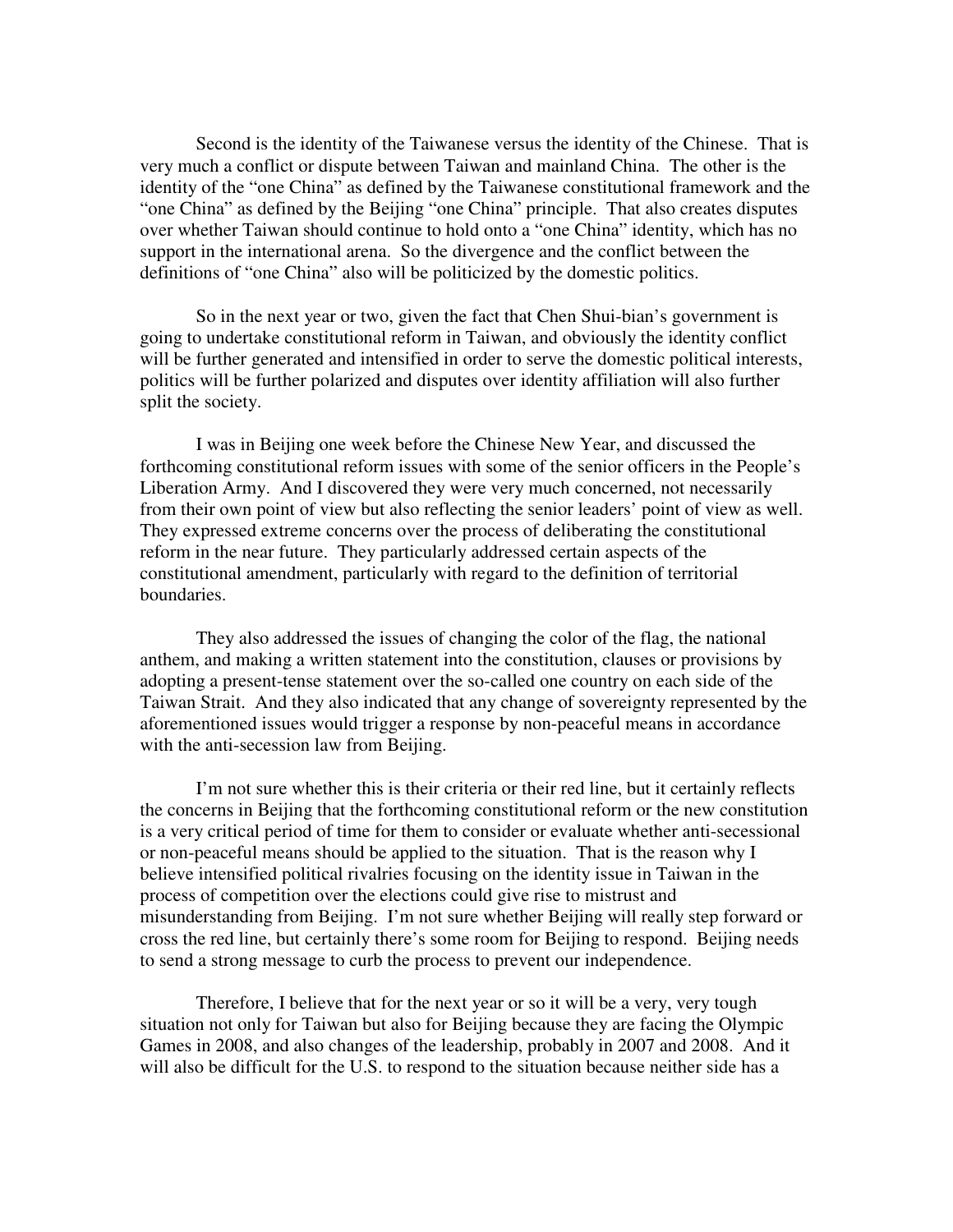clear definition of what is the red line drawn by Beijing or drawn by the U.S. defined by the status quo.

So I think that the current structure, even if it is defined by the U.S. to sustain peace and stability in the Taiwan Strait, the structure itself is still not stable and could be challenged, not only by Taiwanese domestic politics but also by Beijing's interpretation of the domestic politics emerging from Taiwan. This is my concern and my argument that in the near future there could be escalation and possible confrontation if the situation cannot be properly managed and adequately secured by the three sides of the Taiwan Strait.

And I believe that the position of the opposition party will make little contribution to the development of a more stable structure for two reasons. One, we do not witness any strong support for the opposition's position, particularly with regard to ending the identity disputes in Taiwan. Second, we still don't see any clear policy of defining adequate status quo for Taiwan that is accepted by the majority of the people in Taiwan. So it's still too early to say that the opposition party can make a constructive contribution to stabilize the status quo in the Taiwan Strait. We do see that there is a weak political position in the Taiwanese politics to smooth the polarized political rivalry in the near future. So that is the reason that I consider the tensions to be still very high and the possibility of escalation on the horizon.

I would like to stop here and welcome your comments. Thank you.

MR. SWAINE: Thank you very much, Andrew. That was a very comprehensive assessment of the situation. It sort of had for me sort of a nostalgic ring to it. That is to say, it brought back the kind of arguments that we had heard in 2003, 2004 that were very pessimistic about the situation, and I guess my reaction, and maybe I just throw that out as a way of sort of stimulating more thought and having some questions and discussion, is that you could also present a kind of a devil's advocate position against much of what you've just said. And I'd be interested to hear your views on this.

There are some people who believe in fact that developments in Taiwan in the last year or two, or longer, since the end of 2003, have produced a set of trends that are indeed very positive in terms of stability, and they have a whole lot of different elements to them that deal with a lot of the points you've been raising. One of them of course, I guess the most important one, is that some people have seen a real change, a sea change in the level of public support or acquiescence to some degrees - I guess you could say for the arguments of the very strong pro-independence types in the Taiwan political spectrum. And that that emerged over a period of time as a consequence of both a fall in confidence in the capacity of the DPP to rule effectively, and a sense that Taiwan's cross-Strait relations and its relations with the US had both deteriorated to such a point under the DPP government that it was really becoming dangerous for Taiwan.

So you had a shift in the public mood towards – really toward sustained support for more cautious approaches, and this has been most recently reflected in public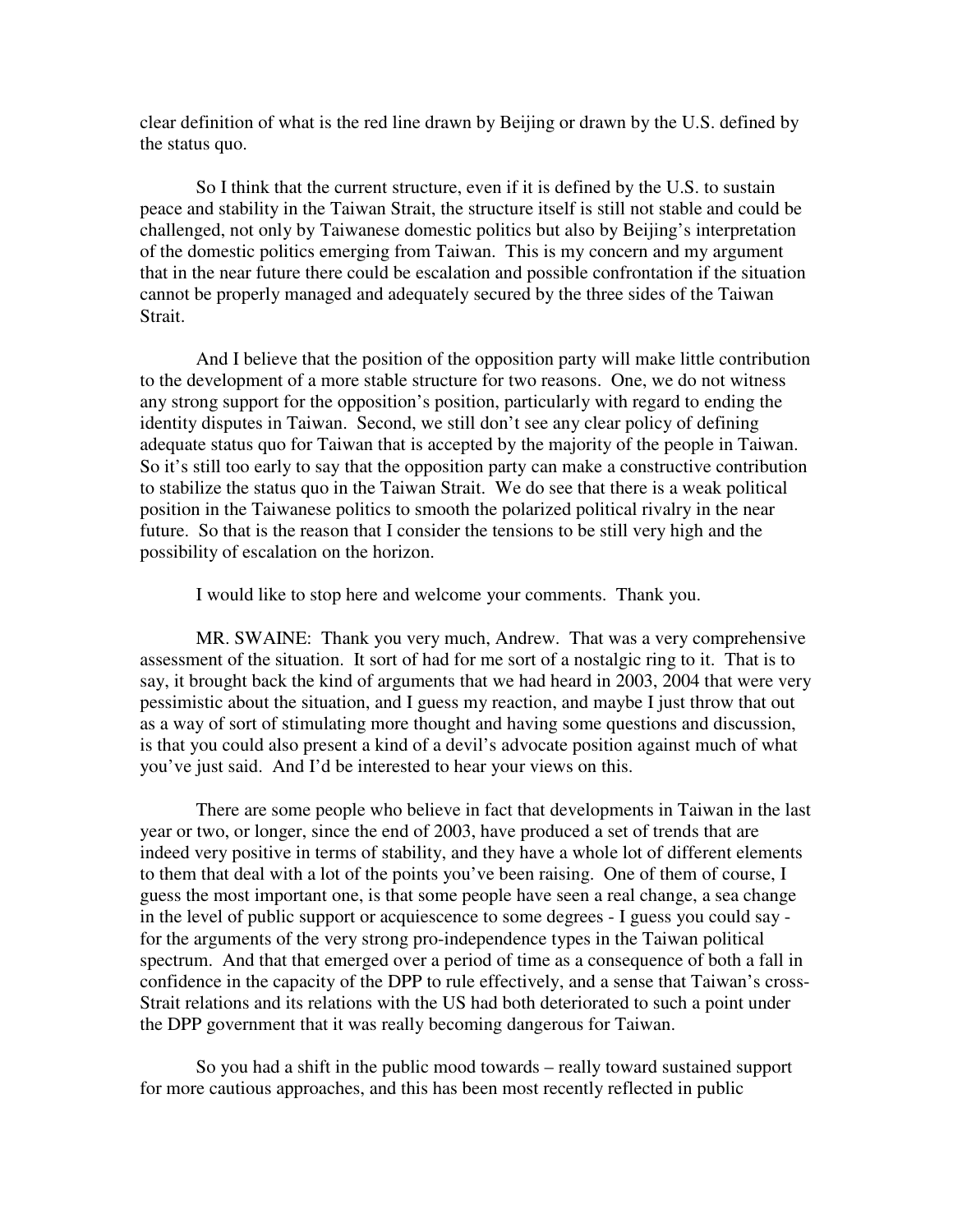sentiment about the abolition or the cessation of the National Unification Council and the guidelines, where there didn't seem to be a real strong public mandate for that kind of action. So I mean, that's sort of one element, and I guess the others are – and I'm not necessarily making this as a sort of strong argument. I'm more sort of saying there are those other arguments out there that are sort of saying there's not a whole lot to be worried about here. Particularly if we can get through the next two years, you may have a total change of government in Taiwan and the level of tension might drop appreciably as a result of that, among as US policy continues along the lines it's been doing for the last couple of years, and as long as the Chinese government doesn't over-react to anything that happens between now and then.

So I'd be interested in the process. Maybe you could respond to some of that now, or we could open it to questions. Either one.

MR. YANG: That's a very good point because it's only a speculation. I mean, you see something really emerging -- people disagree with the government's policies and they consider them too extreme. But it's unnecessarily scientific because we don't see people just come out and say we are not in favor of this or that. So you don't get right statistics out of it -- how many people are really supporting it, how many people are really opposing it. I still don't see very trustworthy polling results to indicate that we have more and more people against the current policies and current government policies across the Strait and towards the U.S. That's not yet a support from the constituencies.

That is my point. It's very much diversified. And very much polarized in Taiwan, particularly about the issue of Taiwanese against Chinese. Why I say this, because I'm also teaching in Kaohsiung and I do my own polling in my classes because I have over 200 students every year. I see the trend in my students and other students too. The young generation is getting more and more impatient and the uncertainty gets higher. In time, anxiety gets higher because they don't want to continue to be, you know, floating in the air but not permitted to touch the ground. Because the sense of a lost identity is haunting the young generation. They do not feel a sense of commitment and they do not feel a sense of planning their future in anything.

I see high impatience and anxiety. If you ask them, "Who are you?" they will say, "I'm Taiwanese." What nationality you are? And they puzzle a bit. Well, if not Taiwanese, who are we? That's the question they are asking. So I do see a growing sense of clarifying the identity issue among the young generation. This is only a small population in my classroom or my university, but it represents some kind of response from the youngsters as well. So you do see this as a wide divergence in Taiwan, particularly with regard to the identity issue that the government is putting emphasis on.

So it's difficult to say whether the policy is very much opposed by the general public or not. If they are opposed by the majority of the Taiwanese, I would say those policies would not be continued, but those policies are still in place, and they're still being promoted. That's the kind of situation that could be misread or misinterpreted by Beijing and could increase the miscalculation in the following years.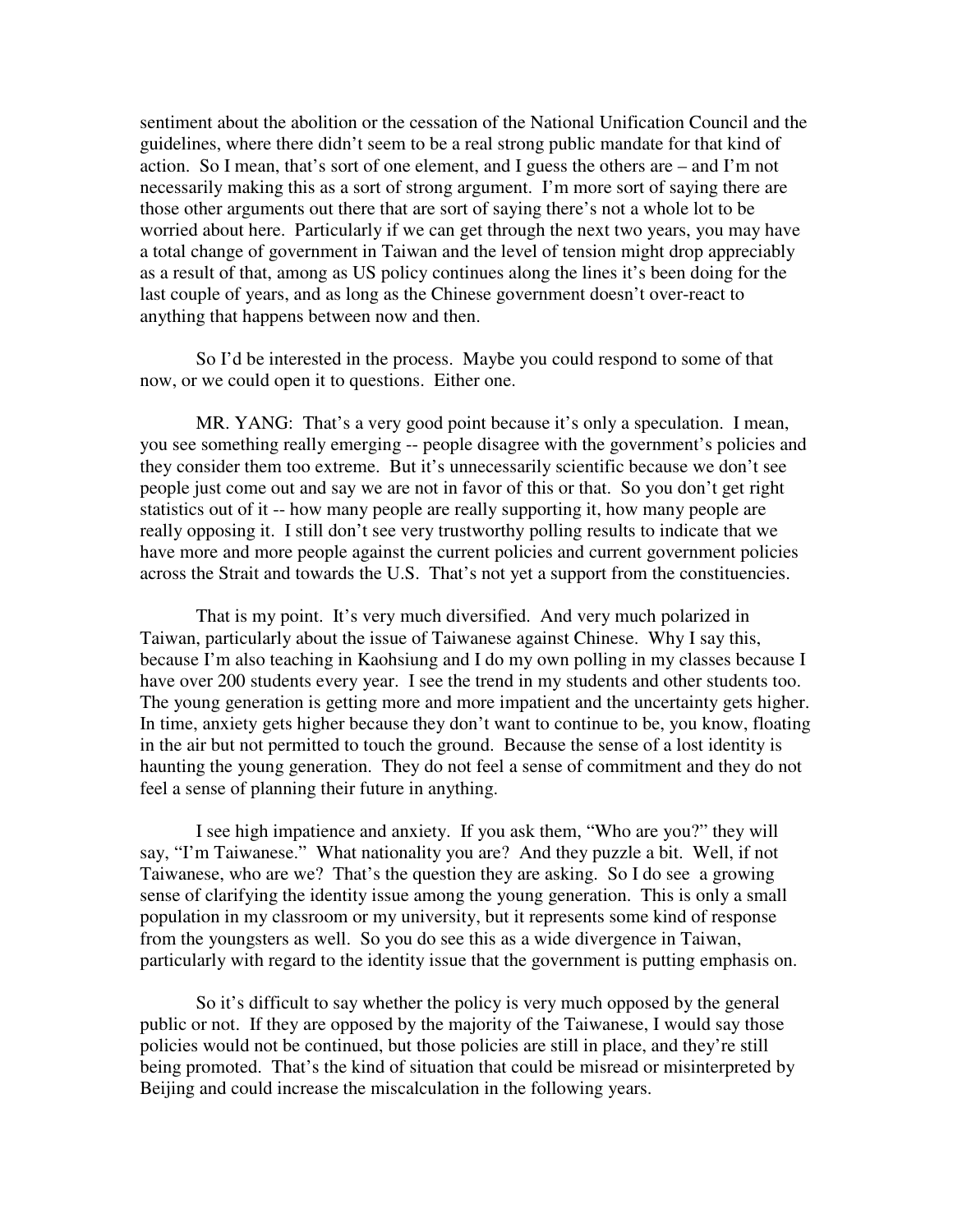MR. SWAINE: Well, let's bring the audience into this discussion, and we have several hands up. Start with Bud, and then Eric and then Harvey.

Q: Bud Cole, National War College. The danger Mayor Ma – of course, Mayor Ma's been in the country now for a couple of days speaking frequently. In fact, you're to be congratulated on this audience since I think we're getting a little intense number of meetings. But he's been quoted as talking about a, quote, "30- to 50-year agreement" that he would form with China, sort of an interim peace agreement if he were elected president.

Have you seen any indication by the mainland, either officials or the press, that that would be a welcomed proposal, should he become president of Taiwan?

MR. YANG: I haven't seen any response yet, but it seems to me many people who for many years suggested some kind of interim agreement think it would be the better solution to maintain peace and stability. Now you have a major opposition party from Taiwan, the leadership, the chairman of the major political party proposing or suggesting that signing some kind of a 30- to 50-year interim agreement would be beneficial to sustaining peace and stability.

I'm not sure whether it would be accepted by the Taiwanese or be attractive to the constituencies, but I think that it takes a lot of courage to say that because back home he would be criticized a lot by proposing this. Anything you propose will be immediately politicized in Taiwan, so that's a problem because you cannot have a healthy discussion over the issues. You'll be labeled and put into a different camps and easily going to the political competition, and that's the kind of situation we are facing right now.

Q: Eric McVadon, Institute for Foreign Policy Analysis. Andrew, I guess we could look at the last 10 years, and unfortunately we have to say that China and the PLA have been pretty clever in putting together a military force that is intimidating and is difficult for us to cope with. Of course, I guess most of us don't think it's going to end up being used, and hope that's the case, but it has been – I guess the PLA must consider if they have been successful in doing something that we have good reason to worry about.

MR. SWAINE: Can you hear Eric in the back, because his mike is sort of cutting out? Okay. Try and speak up a little bit, Eric, because your mike's not working quite right.

Q: Okay. I normally don't have trouble being heard anyway, but maybe a little closer is helpful.

I wonder if folks in Beijing might look to the next 10 years and if we might somehow be clever in leading them to thinking that intimidation, military forces and so forth might not be the centerpiece of their effort. I mentioned this yesterday afternoon in CSIS. It struck me after people were talking about a number of things like this, that if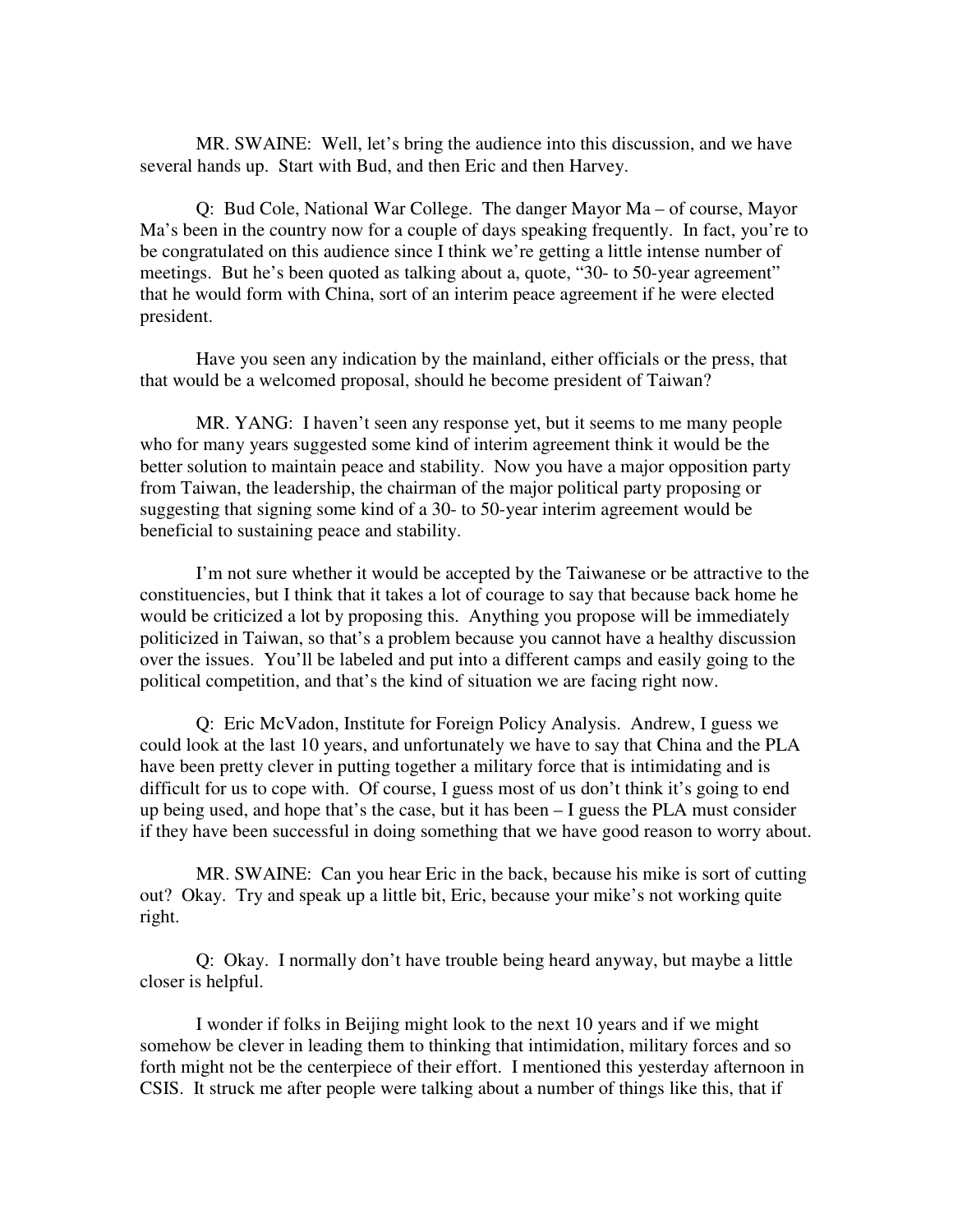now we could – or maybe Beijing could find in its interest that presenting a face to democratic Taiwan of honey rather than vinegar, and that maybe this is the time.

And of course one of the reasons I'm encouraged about that is because people from the mainland are already telling me, oh, Eric, we're doing that. And they give the example of the agricultural issues and so forth. Do you think the time could conceivably be right for that sort of thing? And does that offer you – do you look at it favorably or do you look at it cynically? In other words, do you want them to present that sort of face in the next 10 years?

MR. YANG: Thank you, Eric. It's a very good question, and I think that it's really up to Beijing whether they have the confidence in their soft power instead of their hard power. One issue which I didn't mention in my talk is that in the last 10 years or so, Beijing has increasingly used soft power, along with the hard power of military coercion. But we do see the flexibility and sophistication of adopting soft power approaches towards Taiwan.

One good example is that they approached the opposition power, the KMT and PFP directly and established a linkage between the two sides. And that really gives Beijing a lot of strings in terms of penetrating Taiwanese domestic society, and also further diversifying the society with regard to many sensitive issues. Also, they approach the agricultural sectors as well – I mean, encourage agriculture to export products to mainland China, and I think they can do more other economic – as you put it, the honey and sweets and so forth.

Q: And I mentioned students already.

MR. YANG: Right. Also encourage students to go to mainland China to have higher education, offering scholarships as well. Recently they said that they also want to invite Taiwanese volunteers and university graduates or post-graduates to take part in the Olympic Games, as they also encourage others in the international community to offer assistance. So I think they are doing a lot, trying to be more flexible, but the question is whether they have faith or confidence to realize what they have achieved by adopting a softer approach instead of a hard-handed approach.

I believe once they discover the soft-handed approach can create more advantages for Beijing, not necessarily in terms of unification but more advantages in terms of preventing Taiwan from going further towards independence, then they will use more soft power instead of hard power. Some people in Beijing I met also said, why don't we just unilaterally reduce numbers symbolically and that will create a lot of talks, and the international community will say that Beijing is willing to reduce the missiles, meaning that they are downgrading the military coercion over Taiwan. That could be a good starting point for Beijing instead of using missiles.

MR. SWAINE: Thank you. Harvey.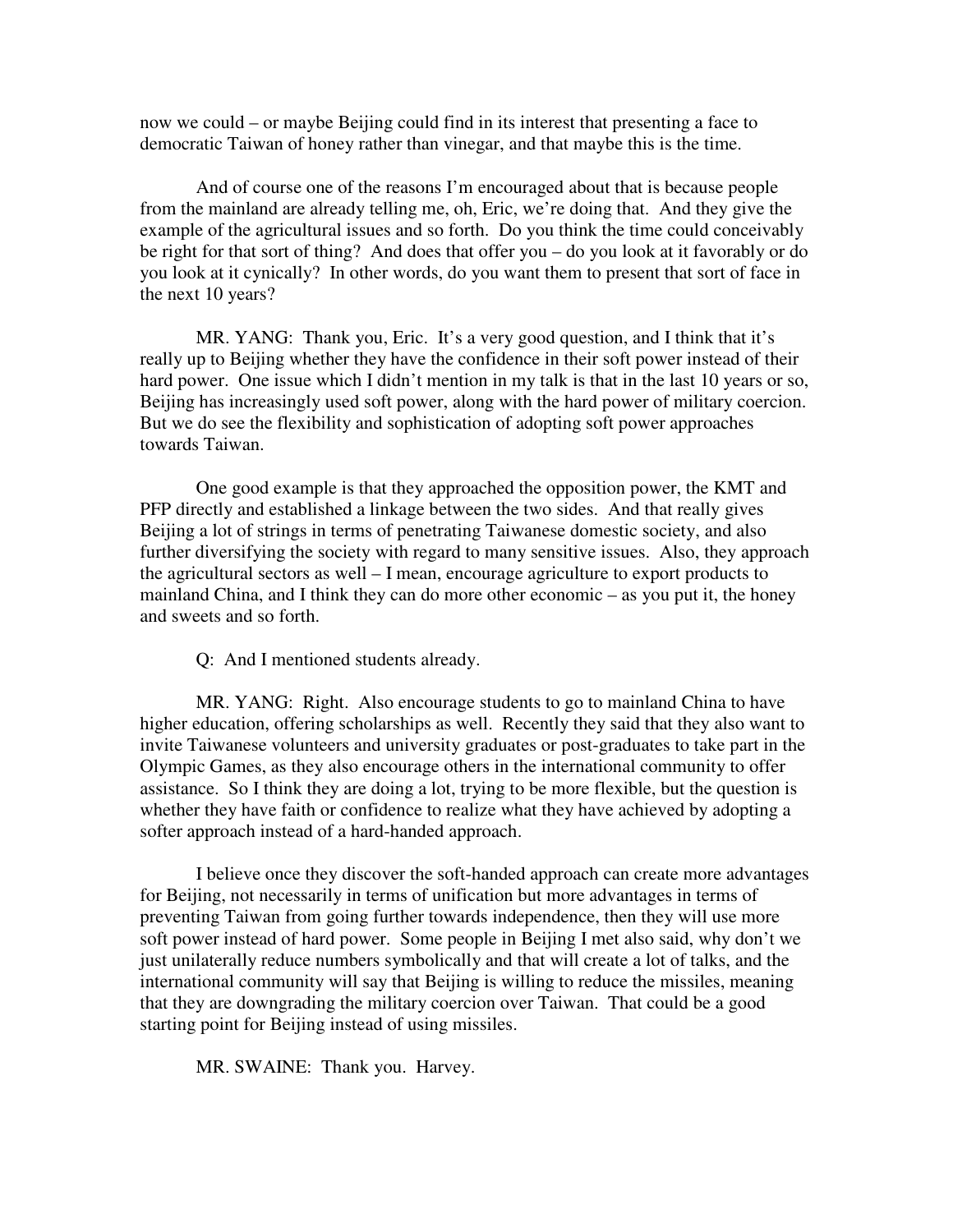Q: Thank you. Harvey Feldman, Heritage Foundation. For precisely the reasons that Eric and you, Andrew, have just given, I'm far more optimistic than your very pessimistic presentation. To the degree that there is any remaining Marxist in the central leadership, they would look around and see the progressive linkage between the economy of Taiwan and the mainland economy, and being Marxist – assuming there are a few left – they would believe the economics after all what is determinative. They would see the million Taiwanese businessmen and their families, and the growing numbers of students. They would see the linkage of the economies, and they just might say to themselves, hey, we can just sit back. It's going our way.

Of course we don't want to reduce the number of missiles because that gets their attention and lets them know there is a price to pay if they do something that takes them down the path of independence, or toward independence, which, by the way, is what the anti-secession law said. It was a retreat from the earlier formulation that Taiwan has to negotiate within a time certain or face military coercion, to know all they have to do is not go toward independence. And then they can look around and see that Chen Shuibien's approval rating is, what, 28 percent or 27 percent, that the people in Taiwan have come to the conclusion that the DPP cannot manage the economy and can't manage relations with the US.

I think all of these factors will in a sense restrain the PRC leadership from doing anything that would be considered provocative by the US. It would unite the population of Taiwan in opposition to themselves. Meanwhile, it also seems to me that the percentage of people on Taiwan who regard themselves as both Chinese and Taiwanese is perhaps increased slightly under the DPP. So while your students are in Kaohsiung, which is of course the heart of DPP country, I would no more generalize on political attitudes in Taiwan on the basis of Kaohsiung than I would generalize about American political attitudes on the basis of New York City.

MR. YANG: Thank you, Ambassador. Good point. I still remember one famous statement made by a senator. What he said is, don't corner the beast. The danger in this kind of situation is that China got the upper hand in many fronts and by comparison the DPP government perceives itself to be cornered by China. And that could be a dangerous situation because if you corner the beast, the beast will fight back.

I'm not saying this government is a beast, but they probably will come up with some more drastic measures, driving the identity issues, trying to consolidate their positions, you name it. Maybe I have less trust or confidence in the domestic population with regard to their preference of the sensitive political issues based on our past experiences. It's a very permissive society in Taiwan. Even though they try to emphasize that they can make a decision and they have a choice.

But in a permissive society, the sentiment can be easily driven by people in power and those who host the resources, especially in a situation where a beast is cornered, a lot of unexpected situations could happen, and that is the situation for the Taiwanese domestic politics in a year or two starting from now – so a great deal of uncertainty.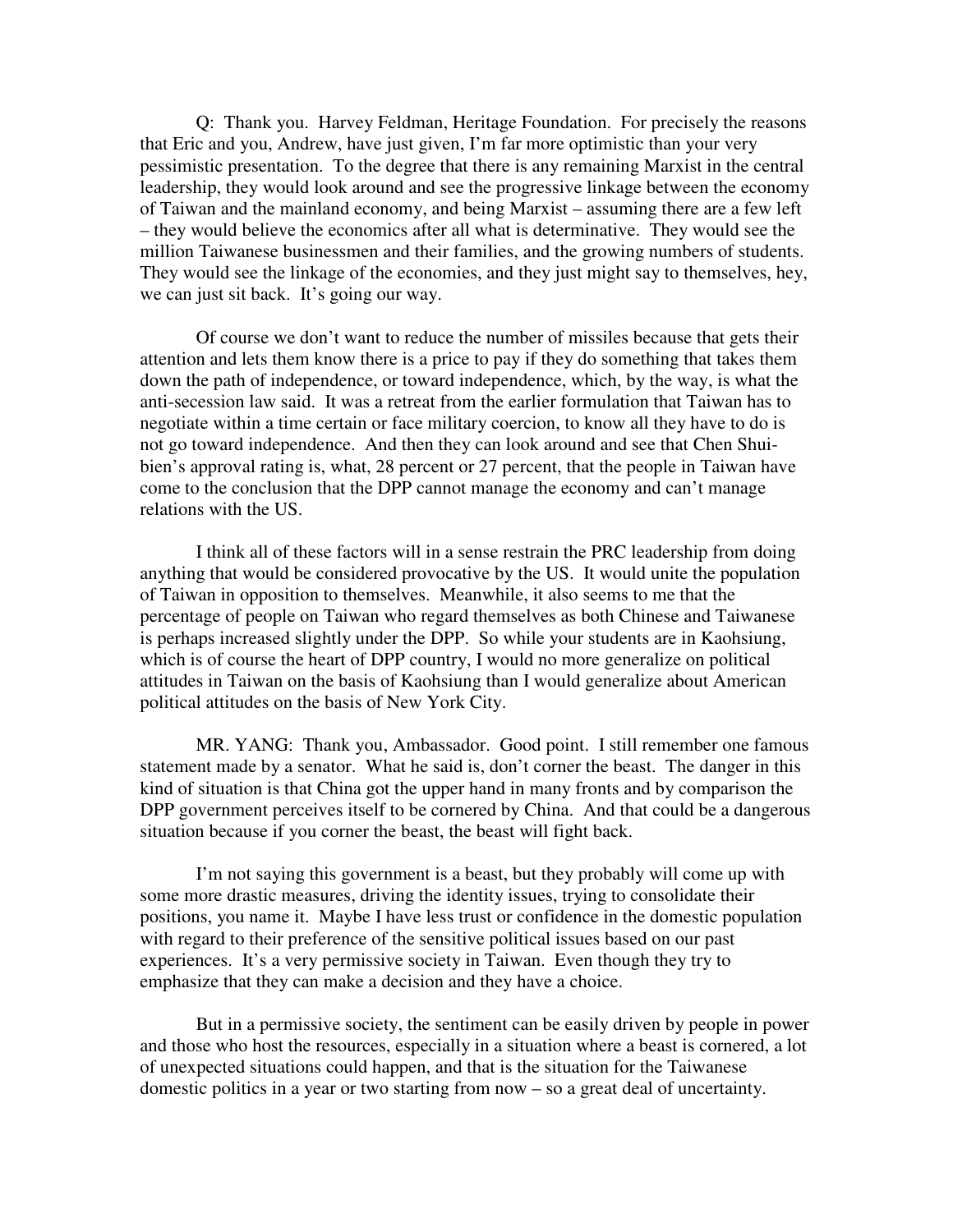I totally agree with you. I mean, China will feel more comfortable if they have advantages and there are all sorts of linkages already being achieved, so why should they use the force? I don't think subjectively China is focusing on how to overcome or take over Taiwan by force. Like Wen Jiabao made a remark the other day at the end of the People's Congress meeting. Even though he criticized Chen Shui-bian a lot using very harsh words for elected leaders in Taiwan, at the same time he also said that we wanted to talk to the DPP as long as the DPP abandoned the independence resolution. That is a very interesting point because he only mentioned that the DPP should abandon the independence resolution, but didn't emphasize that the DPP has to abandon the selfdetermination resolution at the same time.

So I don't see that the door is still open. I mean, the door for peaceful solution processes is still open. The Chinese government has not abandoned the peaceful option yet. So we are not in the worst situation either. In this situation, I think the Taiwanese should have more confidence in themselves, instead of digging their head into the sand and looking inwardly and driving the local politics to the interests of political parties.

Q: As a follow up, Andrew, as I was surprised by your – somewhat surprised anyway, the idea that the DPP government would really do something outrageous having the furor – having seen the furor that was aroused by the national unification conference and guidelines basis – here are two sets of things that had absolutely no real meaning, but tampering with them produced a fire storm. I would be surprised if they were going to do anything really, really – no, I withdraw stupid – anything really, really serious, but do you think this is a possibility?

MR. YANG: I'm not sure because I see the trend that they will continue the direction of issuing a new constitution, holding town meetings to proliferate the ideas of changing the constitution format and framework. And the DPP government and the DPP itself also emphasize that their options are open in terms of the constitutional provisions, even including the definition of sovereignty and the definition of the territorial boundaries and so forth.

To me those kinds of decisions and suggestions really encourage more debate or more discussion over the new constitution as well. You never know, I mean, these sorts of sentiments could create unexpected results in the population who have already experienced a very emotional political competition in the past.

MR. SWAINE: I should say before we continue there are some journalists in the audience, and before you start quoting Professor Yang as saying the Chen Shui-bian government is a beast.

MR. YANG: Oh, yes.

MR. SWAINE: You should please get his permission for any kinds of quotes that you might be wanting to make. Is that a fair request?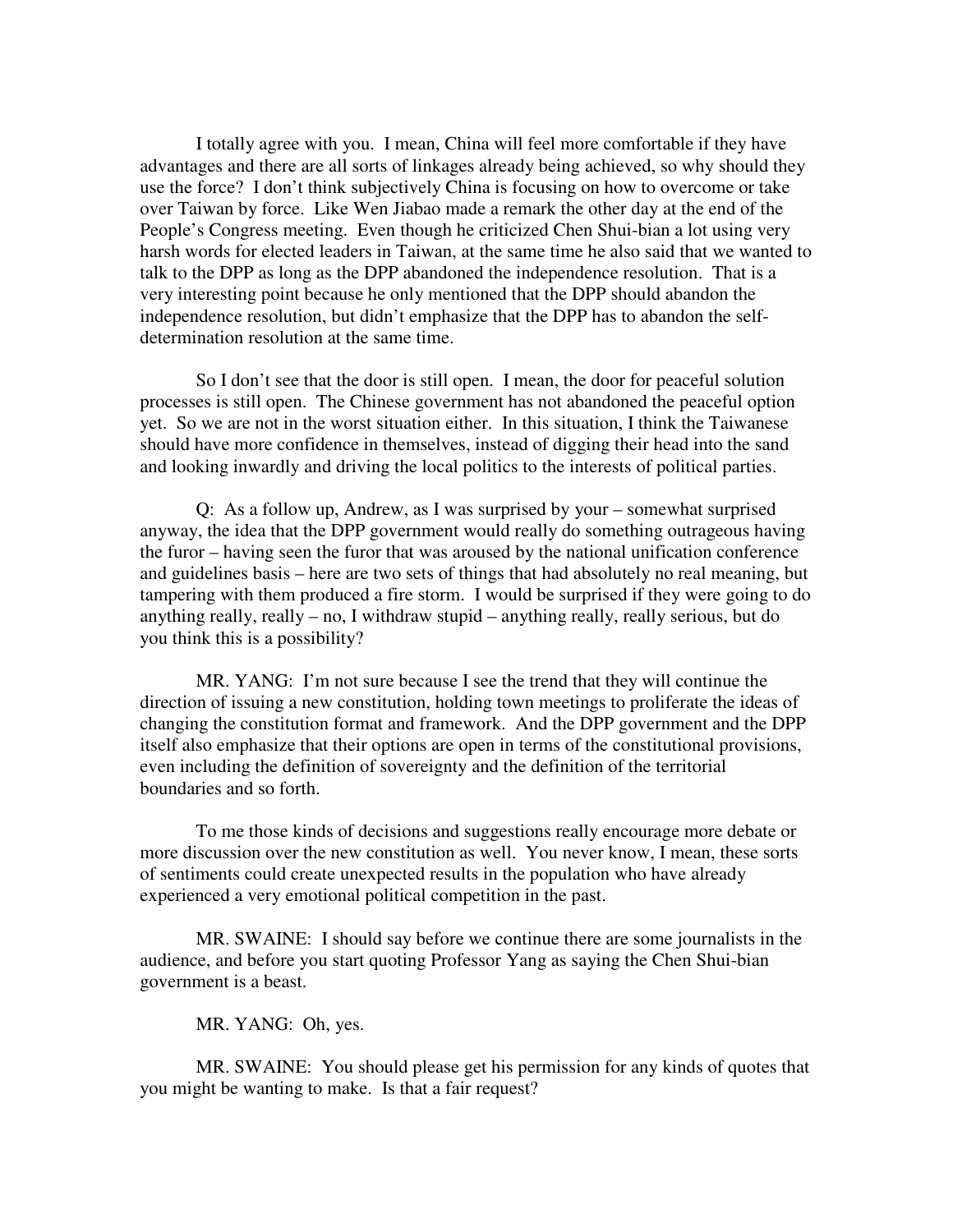MR. YANG: Yes, thank you very much. I am not addressing –

MR. SWAINE: He specifically said that is not his intention.

MR. YANG: It is analogy. I mean, I'm emphasizing the situation that is expressed by a U.S. politician about not cornering the beast. That is the kind of warning towards the political situation we do not wish to enter into.

MR. SWAINE: There was another question in the back. Yes, the young lady.

Q: Betty Lin of the World Journal. Mayor Ma also has been reluctant to answer the questions on KMT's defense policy statement. And he always said their favor of the reasonable and adequate defense, and in the meantime the U.S. is impatient about Taiwan's stalemating in the LY about their defense budget. And I don't know whether you agree with U.S. argument that Taiwan may not have the will to defend themselves, and also what you think of the defense package, the weapons systems?

MR. YANG: Well, first of all, what I have to emphasize is this – the original packages including the submarines, the Patriot missiles, and anti-submarine warfare, aircraft, and packaged with a special budget – this kind of format is gone. We do not see that this is going anywhere because for the last three years or so, you couldn't pass the legislative procedures. So I do see that the original package proposed by the U.S. and adopted by Chen Shui-bian's government specifically address these three items and provide it with a special budget package. This format is gone.

And what will be the replacement and what will be the other options? Haven't decided yet – some propose we should go back to the normalized defense budget, increasing the percentage annually, and some suggest that we should reprioritize our defense articles and also provide it with a special budget to go along with it. So it's not decided yet.

However, I don't think that the Taiwanese are totally abandoning their defense. I do not see ignoring Taiwanese defense as a trend. I do see that the Taiwanese, including the government and the people, are expecting to have an affordable, more efficient, and more sustainable defense. That is the kind of defense policy on the horizon. So any political party who can answer the expectations or demands about whether Taiwan can have affordable defense with the articles of defense weapons systems or any kind of adoptions which will protect Taiwan's major interests. That will be accepted not only by the legislators but also by the people as well.

So I think that the lessons learned from the defeat of these special defense packages also generate a new horizon for a more healthy debate over what kind of defense determinations are needed in the future. And that also has to go along with the debate on how we should conduct relations with mainland China. Are we going to conduct a confrontation policy against Beijing, or have to pursue more accommodating or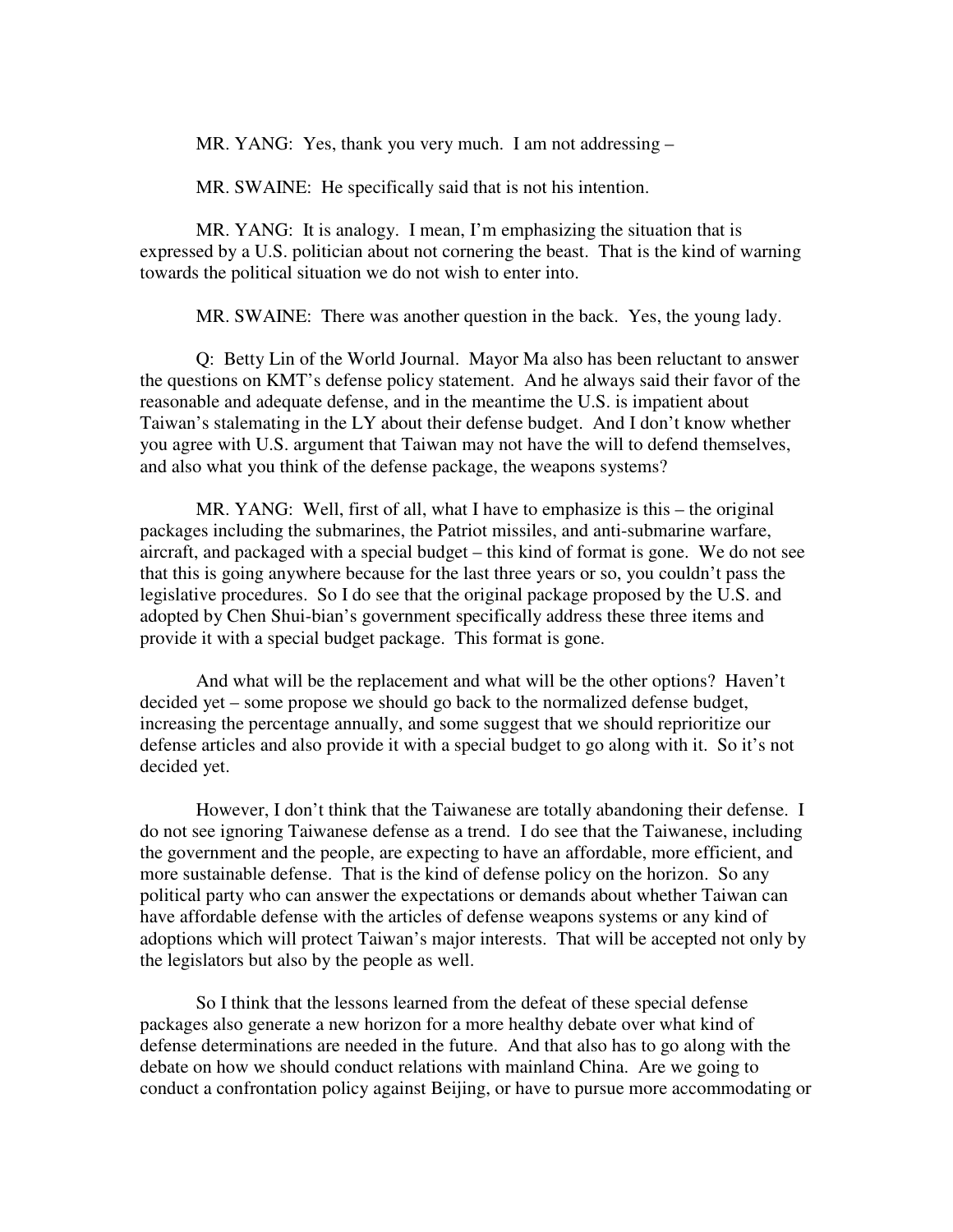mutually acceptable peaceful relations between each other? So that has to be decided in the future too.

So I think not only the ruling party, the current government, but also the opposition party, who are eager to compete for the next presidency should answer those questions more clearly and more systematically because that is the expectation from the constituency.

So there are three areas that require the current government and the opposition party to provide more systematic, adequate, and clear answers. One is what will be the mainland policy that could provide sustainable and peaceful relations between Taiwan and China? What will be the adequate defense policy that can provide Taiwan's necessary defense needs, and also protect Taiwanese interests? And what will be the sound U.S.-Taiwan relations that can reassure the U.S. that Taiwan is on the side of democracy, and also provide the basis for U.S. continued support for Taiwan?

So these are the three major areas that require the ruling government as well as the opposition parties to give systematic and abundantly clear answers regarding their policies toward the constituency. Who gets the upper hand? Who has the chance to win the election next time?

MR. SWAINE: If I could just intercede as prerogative of the chair and ask you a question relating to this, Andrew, how do you explain the recent difficulties that the chairman of the Kuomintang, Ma Ying-jeou, had in trying to get the Kuomintang caucus to agree upon a new approach to the defense issue, and the defense package in particular. It looked as if he was going to get approval for – that is to say that the opposition would support the notion of a revised package that basically threw out the submarines I guess and the PAC-3 upgrades as well and went with the aircraft. But that did not go through.

MR. YANG: No.

MR. SWAINE: And the explanations for this were somewhat bizarre, but they did reflect at least one particular perspective on this I guess within Taiwan, and that is to say that one explanation was that many members within the caucus thought that it was not a good idea to be passing or indicating approval of a defense package for increase defense spending at the time of this controversy over the National Unification Council and guidelines because it would provoke the Chinese government too much.

Is that your reading as well as to why this did not pass through the caucus or is there something else here I haven't seen.

MR. YANG: A consensus about the KMT caucus is already in place. I mean, it has been there for some time so it is not a new phenomenon. For this crucial issue, it takes leadership. So the question is whether Ma Ying-jeou takes the leadership or strong leadership to make a compromise among different opinions. Unfortunately he didn't take the leadership on this issue as far as I can see.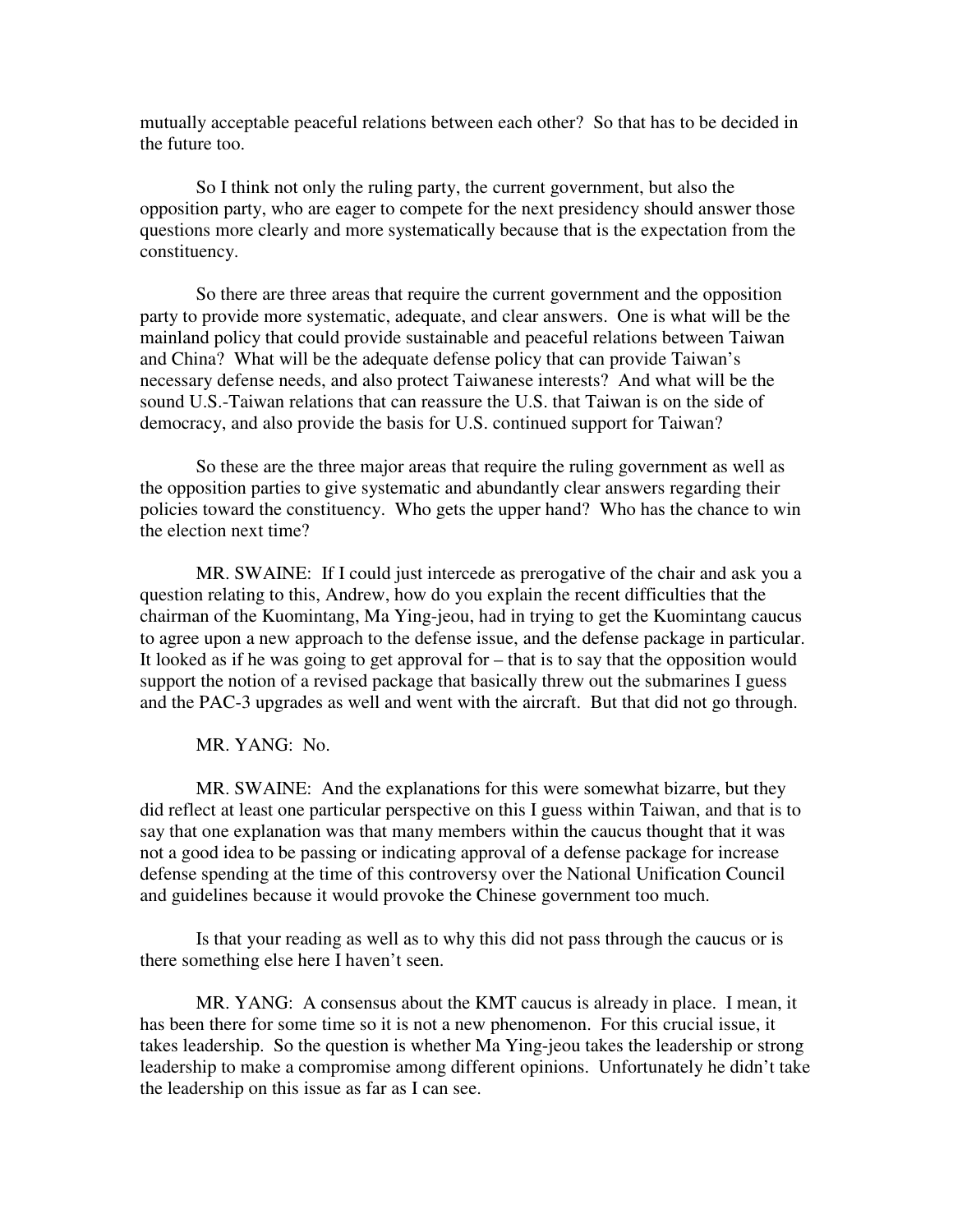So in that regard, I can see that Ma Ying-jeou is still in a very weak position in terms of exercising his leadership as a potential presidential candidate because he demonstrates himself as still weak in addressing the defense needs and the national security issue. He talks a lot only across the issue recently but he didn't have a comprehensive understanding of what is national security and what are the priorities. He didn't have a clear picture about what the Taiwan future defense will be.

So he is constantly challenged by different opinions, so I do consider Ma Yingjeou's weakness in taking leadership to be in making crystal-clear the defense requirements for Taiwan in the future. That is the reason for the failure to get the proposal through the legislative body.

MR. SWAINE: That is very interesting because there was an impression at least in some of the media here that he was trying to really make an effort to get the caucus to agree on this issue and it didn't happen. And – I mean, I'm not prepared to say that was the case, but if indeed he was too cautious despite the fact that a consensus exists within the caucus, and he didn't work to achieve that consensus, what would – do you think he is being cautious because he does not want to stick his neck out so soon before his political – before the campaign season begins, and therefore risk it being chopped off or why is he so cautious on this point if it is so important?

MR. YANG: I think his personality has enabled him to be more cautious. That is a reason, because he is a different kind of KMT chairman. His predecessor Lien Chan himself did not demonstrate his strong leadership either. Of course Lee Teng-hui is a much stronger figure. He really takes on his leadership and makes a decision, particularly after 1996. Chiang Ching-kuo certainly was a charismatic leader and so was Chiang Kai-shek, but not Lien Chan, not Ma Ying-jeou. They came from different background and experiences, therefore they are more affected by their personality in facing the more delicate and the more critical situation.

MR. SWAINE: Interesting. Yes, you have been very patient. Go ahead.

Q: Good afternoon. Steve Holder for the Institute for Defense Analyses. I am in Ambassador Feldman's camp. For the last three to five years I have been very encouraged and think that the – there has been a reduction in mistrust and misunderstanding between the two sides, and I think it primarily has to do with the countertrend that you mentioned, the economic involvement by Taiwan and Taiwan businessmen on mainland China to witness a half-a-million Taiwanese living in China and doing business. And as far as identity goes, I have never known a Taiwanese businessman didn't go over to China to take advantage of the special tax and business opportunities that they have that Americans don't get.

So I think there is great understanding and less mistrust. And your visit to Beijing to talk to members of the PLA and the – DP – not the DPP but the KMT and the People's First Party's visits to China have increased understanding on the side of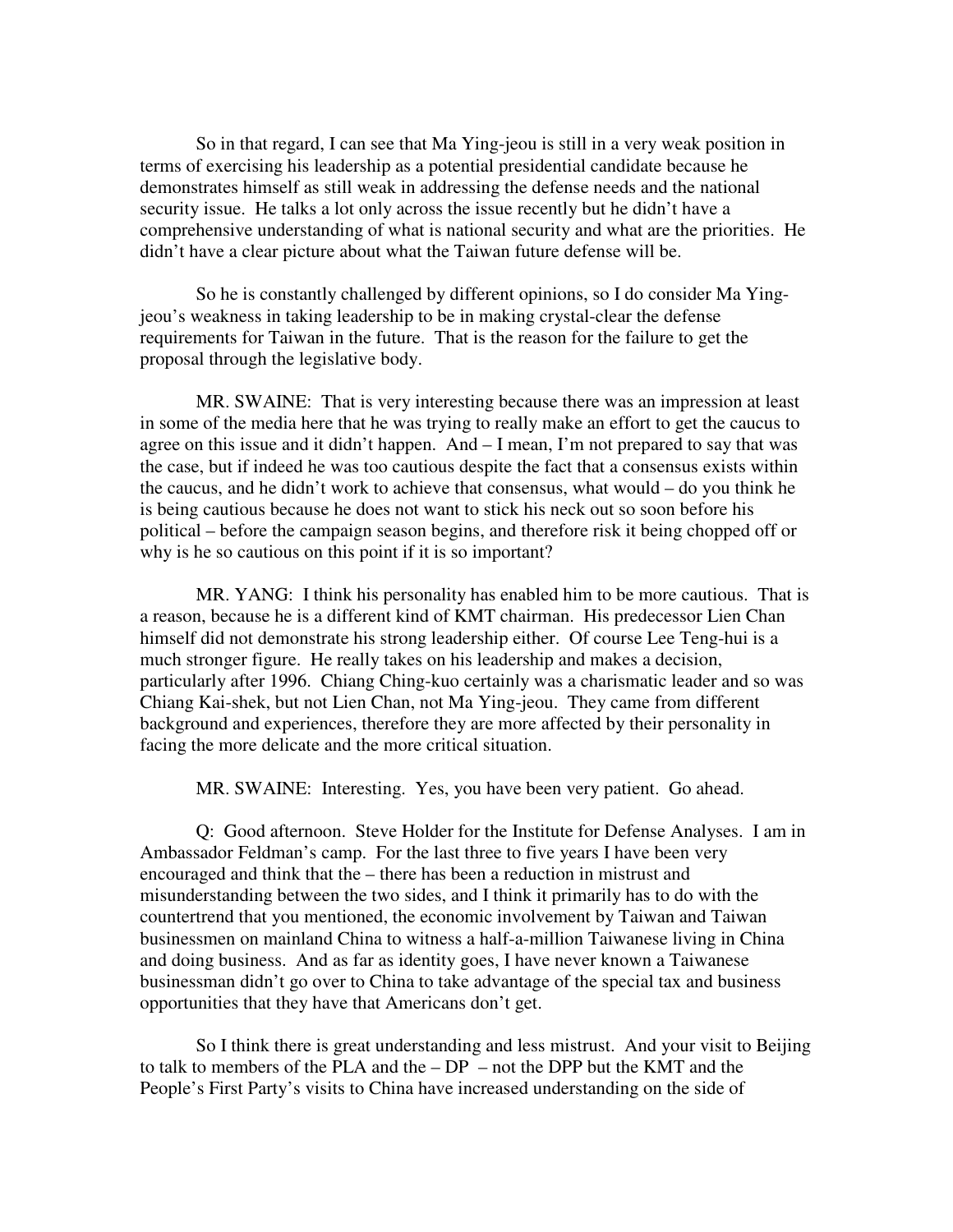mainland China what is going on in Taiwan. The political posturing on the DPP's part is natural because it is political, as is the posturing on the PRC's part.

One of the things I thought very interesting in your comment was the lack of identity by the youth in Taiwan today, which I found surprising. And I would be interested in your comments more – not just Kaohsiung-based but would students in Taiwan be inclined to follow the example of the French students in going out on the streets and making their position known that, yes, we are Taiwanese and not Chinese, and let's close down the National Palace Museum and ship everything back because we are Taiwanese, a rather radical statement but it would be a gesture saying, you know, you can have all of this stuff back. It's a great museum. (Chuckles.)

MR. SWAINE: Yes, it is.

MR. YANG: Thank you for your question. Yes, economic ties really make a lot of difference, but the young generation does have an increased sense of deprivation. I use the word "deprivation" because they have more expectations as to what Taiwan can be. In the process of globalization, they have more contact with the international community through the Internet and so forth. They have more opportunities to go abroad and meet other people as well.

But every time they talk to people over the Internet and every time they meet with people abroad, they feel a sense of deprivation as a Taiwanese. It's not accepted – or being mistaken by the foreigners or foreign community as well.

So I do see – not only in my class in Kaohsiung – I do see the sense of deprivation as a result of identity conflict growing in our young generation. Maybe they will not take the drastic actions of protesting and giving back all of the treasures in the National Palace Museum, but I do see that they are more and more willing to speak out that we want our identity to be ascertained or we demand – this is a legitimate question for them – or give us back our identity, and we want to be recognized as a member of the international community. Why can't we be accepted?

 I mean, you guys talk a lot about how Beijing used harassment. Well, that has nothing to do with us. I mean, we simply want an integral, fully legitimate personality in this new global village. I see a growing demand for this kind of legitimacy. It may not happen next year, but certainly it will become a major issue over the next couple of years. And I also urge Beijing to pay attention to this. It's not necessarily as a result of your harassment, but your harassment is what pushed this issue much further and sped up the process that the Taiwanese is more demanding to be clarified of their own identity.

So that is my concern. I have no problem with my identity, but I do find that the young generations in their 20s and 30s have this internal struggle because they are seeking identity.

MR. SWAINE: Yes, a question down here in the front.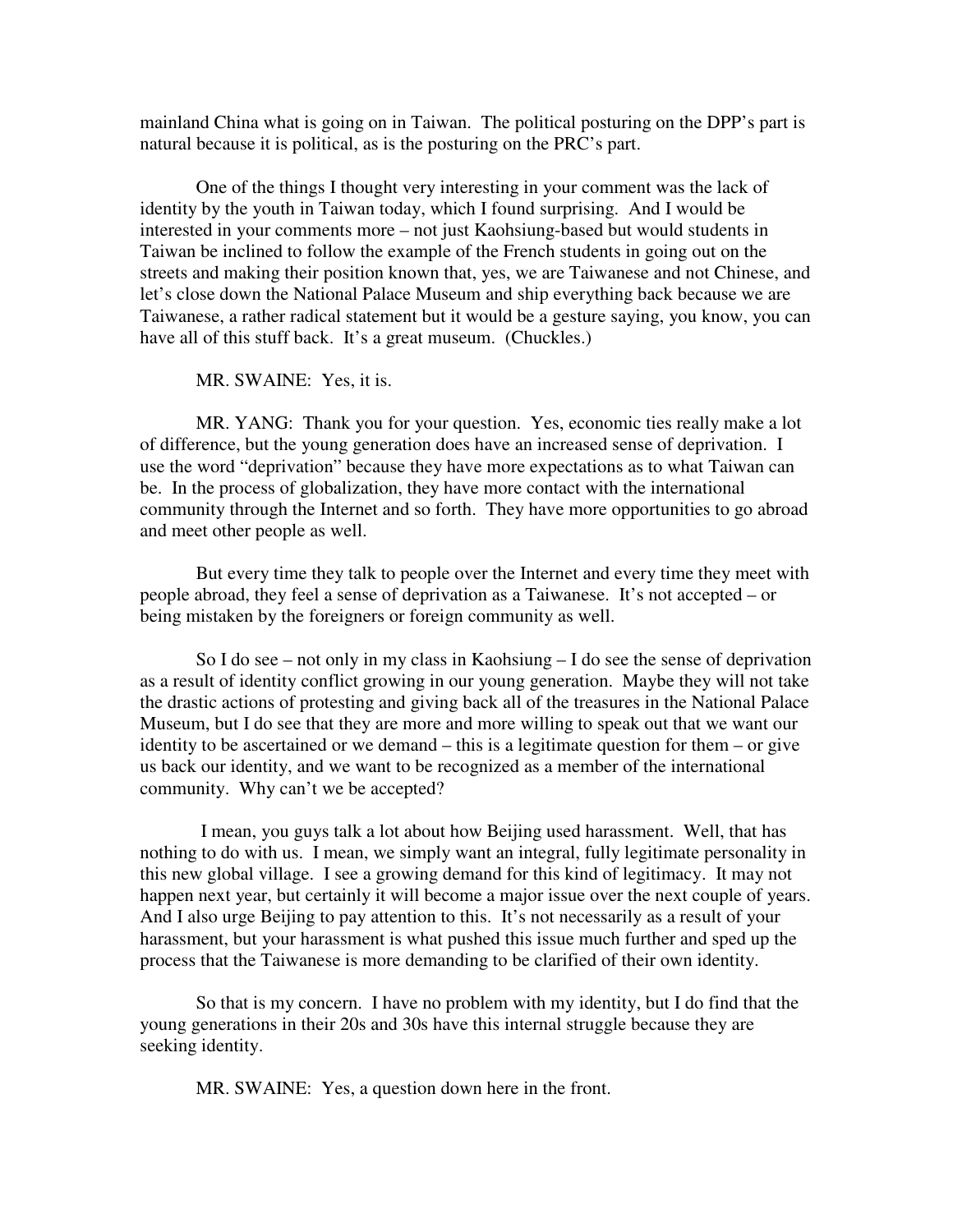Q: Hi, Mr. Yang. I'm Stephanie Ho with Voice of America. I just wanted to follow up on the earlier question about whether Taiwan has the will to defend itself or so. You know, there is no dispute that China has been modernizing and their missiles are ready against Taiwan and they have been modernizing their military, and the military budget is increasing. I was just curious. I mean, is Taiwan prepared for the possibility of a military confrontation and is there the will to defend itself? Thanks.

MR. YANG: There are two questions. One, will Taiwan prepare itself to defend the country against a Chinese military attack? Second, what about the will to defend itself? I think these are two different categories of questions.

As to the first one, there was a survey in October 1990 – 2004 conducted by the local business weekly: Three questions were asked. Number one, do you believe China is resorting to force against Taiwan? Over 80 percent do not believe China is going to use force against Taiwan across the board – different ages and education and occupation background.

Second question: Do you believe Taiwan can stand alone to fight against a Chinese military attack? The answer is no. Over 70 percent said no; we cannot stand alone fight against Chinese attack. We certainly will lose the game.

Third question: Do you believe the U.S. will come to Taiwan's rescue? Over 80 percent firmly believe should China use force to attack Taiwan, the U.S. would get directly involved and come to Taiwan's rescue.

So these are very contradictory answers talking about whether Taiwan should engage the war or not. There is no firm decision. You see one is the perception. A lot of people still don't believe China is going to use force against Taiwan, even today. I mean, you see missiles being deployed. The military balance tips off to China's side. People still don't believe that China is going to use force because they say the cost is too high. Why should Beijing be so stupid to use force against Taiwan? There is a very high consensus about this in Taiwan. They don't believe it.

The second question speaks on the will – a little more complicated. The will depends on whether you have the ability to defend yourself or not. So these are two dilemmas in Taiwan. If you consider yourself to have the ability to defend yourself against Chinese attack or continuous attack, then that will increase the will to protect yourself.

But if you cannot fulfill the first question, if you don't believe you have the capability or you certainly don't have the capability of defending Taiwan, I'm not sure whether there is a strong will – say we will fight to the last drop of blood against Chinese invasion. I cannot answer that question, but you have different kinds of opinions about whether using force will be the reality or not. So it's a very highly indecisive situation in present Taiwan today.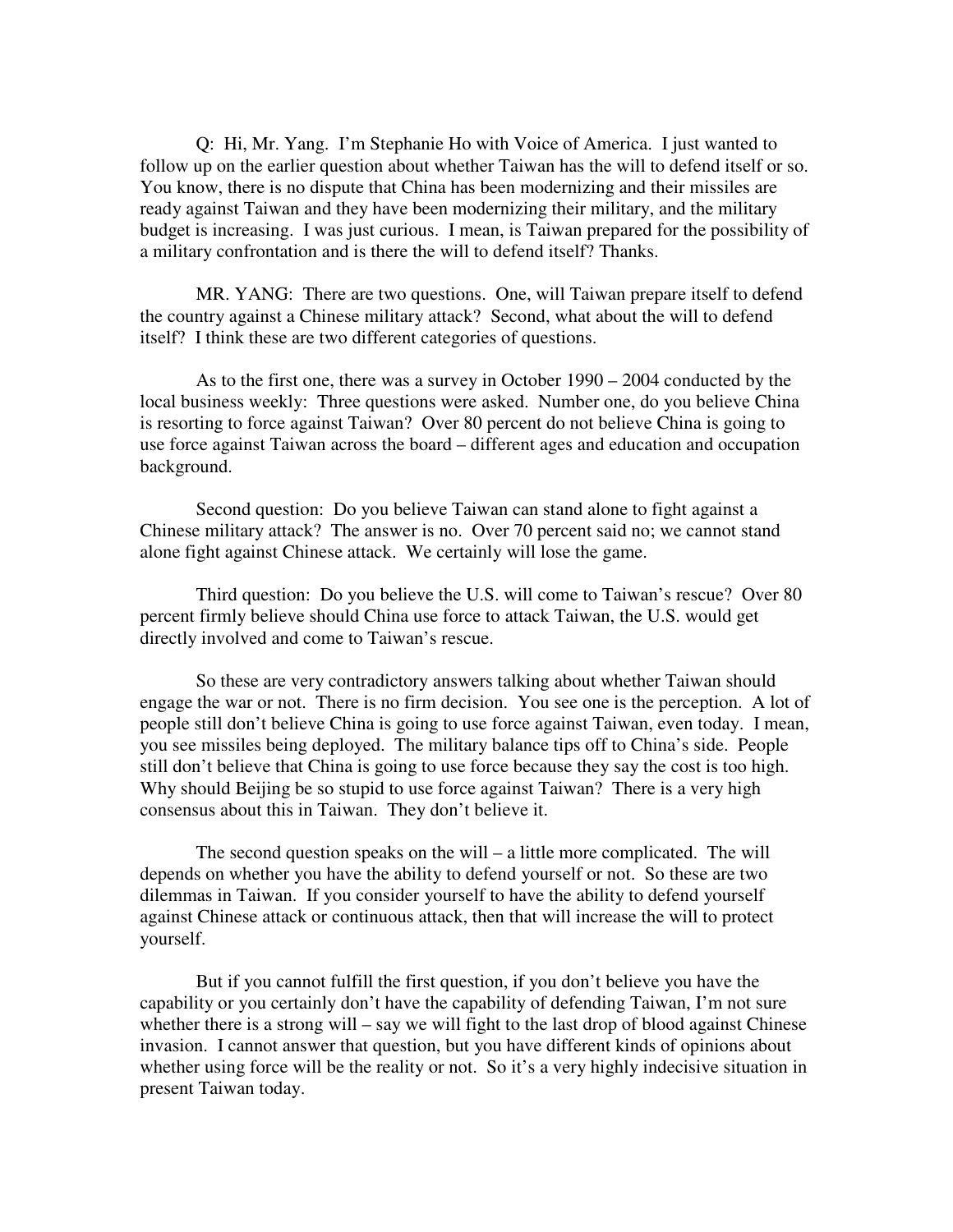MR. SWAINE: Before I go to Eric, you know, this – we have been talking in somewhat general terms about the danger of tension – increased tension and confrontation, particularly between now and the 2008 Taiwan presidential election, but let's talk a little bit more specifically about what it is that could – that kind of scenario that we think or that you think in particular, Andrew, could create a real problem here because, I mean, people who look at this situation today basically see that in terms of actual political power – that is to say the ability to generate support that can make meaningful changes in the constitution, for example, that go beyond rhetoric – Chen Shui-bian's government does not have the support to achieve the kinds of changes which would be violations of his pledges, in effect, because if he observes the due constitutional process, which he has now said he will do, he has indicated very clearly that he would not circumvent the process, that process requires a substantial – jumping a substantial hurdle within the Legislative Yuan, very significant hurdle, and then after that passing a referendum within the population as a whole – also very significant.

And the question then becomes how he gets past these kinds of hurdles. There are another two areas where you can say that there is a danger, if you recognize that there's a hurdle under current circumstances, and that he will observe the process. One is that he changed at the election in 2007, the LY election, if it is still to be held at the end of 2007, results in a change in the balance of power within the Legislative Yuan, in favor of the government. He would have to get a significant shift towards the pan-green alliance through those elections, and then use that as a basis for then putting through a constitutional change in the early part of 2008 prior to the presidential election.

That is one scenario. The question there becomes how likely is it that he is going to have this kind of a change? Many people I have talked to think it's not very likely if current trends continue that he can do this, although many people think that what President Chen is trying to do through a lot of his statements is to provoke reactions from Ma Ying-jeou and from others in the Taiwan political spectrum that alter the perceptions of the Taiwan public in some way, make them less supportive of Ma Ying-jeou, and thereby influence the election in terms of the pan-green for the 2007 LY, that that is basically the focus of what Chen is after now, to try and change that dynamic, leading towards that LY election and then the consequences of that for 2008.

Now, the other – so we can – I would like to get your reaction on that kind of a scenario. Now, the other picture, the other possibility here is that it doesn't matter whether Chen Shui-bian has a majority in the LY or not because the name of the game is holding a constitutional debate or a constitutional conference of sorts that discusses a new constitution, that raises this level, this issue to such a high level and puts it forward as a significant proposal regardless of whether it can get passed or not, that that sufficiently provokes Beijing, that Beijing's position is basically to say we don't care whether this passes the LY or not, we don't want this kind of a proposal to be submitted, even for a vote within the LY because that alone is a major provocation, that alone shows that Taiwan's government, that the Chen government can achieve certain objectives, even if they are not formal changes in law that we can't tolerate, and therefore we don't even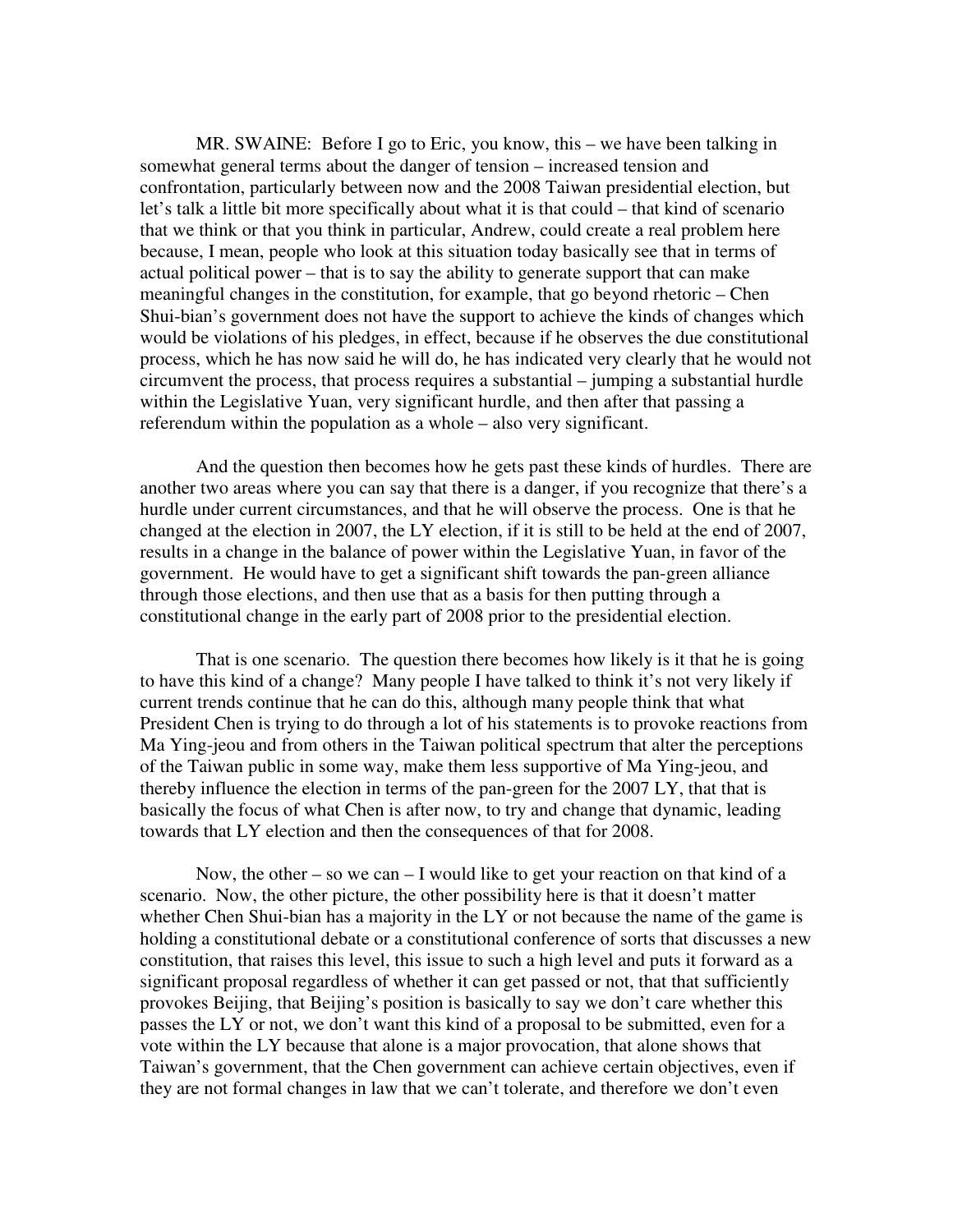want him to submit a proposal for a new constitution that would violate any of the four nos. That alone would be a red line for us.

Now, it seems to me that as far as I can see, these are the only two really viable alternatives or ways in which the situation could radically disintegrate between now and 2008, and in the former – as I said, I'm very unsure that Chen could achieve his goals in political terms, to be able to shift the center of gravity in politics so that he can get those votes. The latter I am not so sure about because I don't know exactly what Beijing's view is on this, but some people who have been to Beijing recently said that – have said that indeed they don't want to see even a submission of a revised constitution to an LY.

But of course that runs the risk – if Beijing takes that position, that runs the risk that they are really being – that some people would think, particularly in Washington, that they are overreacting, and they don't want to be seen as overreacting to this situation because it plays into the hands of Chen Shui-bian to do this. And so some people would argue they would not do this. They wouldn't overreact to that degree. They would strike some kind of a – they would be more restrained, but I would like to get your view on this, Andrew.

MR. YANG: I think where Chen can make an effort is in the first scenario instead of the second one. What he can do is to change it into a game to shift the LY election to a different time slot.

MR. SWAINE: Meaning into 2008, or earlier? It would have to be earlier.

MR. YANG: It has to be earlier, yeah, before the presidential election. But that really depends how far he can go to rally the support of this. He understands this hurdle exists, but he will try to do it. He's got to get a majority of the next LY election, so that he can proceed with what he promised that he would not go otherwise. The possibility of changing into a game and go for the LY reform and winning the election – that is the likely scenario he is going to go over to pursue in the future.

MR. SWAINE: What would it take for him to change the rules of the game, though, in that sense, to bring the LY elections forward, let's say, or to change the voting procedures for a passage of the constitution? I mean, that would in itself require revision in the constitution.

MR. YANG: Right.

MR. SWAINE: So it's hard for me to see how he could do this.

MR. YANG: But that really requires two-third of the approval.

MR. SWAINE: No?

MR. YANG: So it will be a low –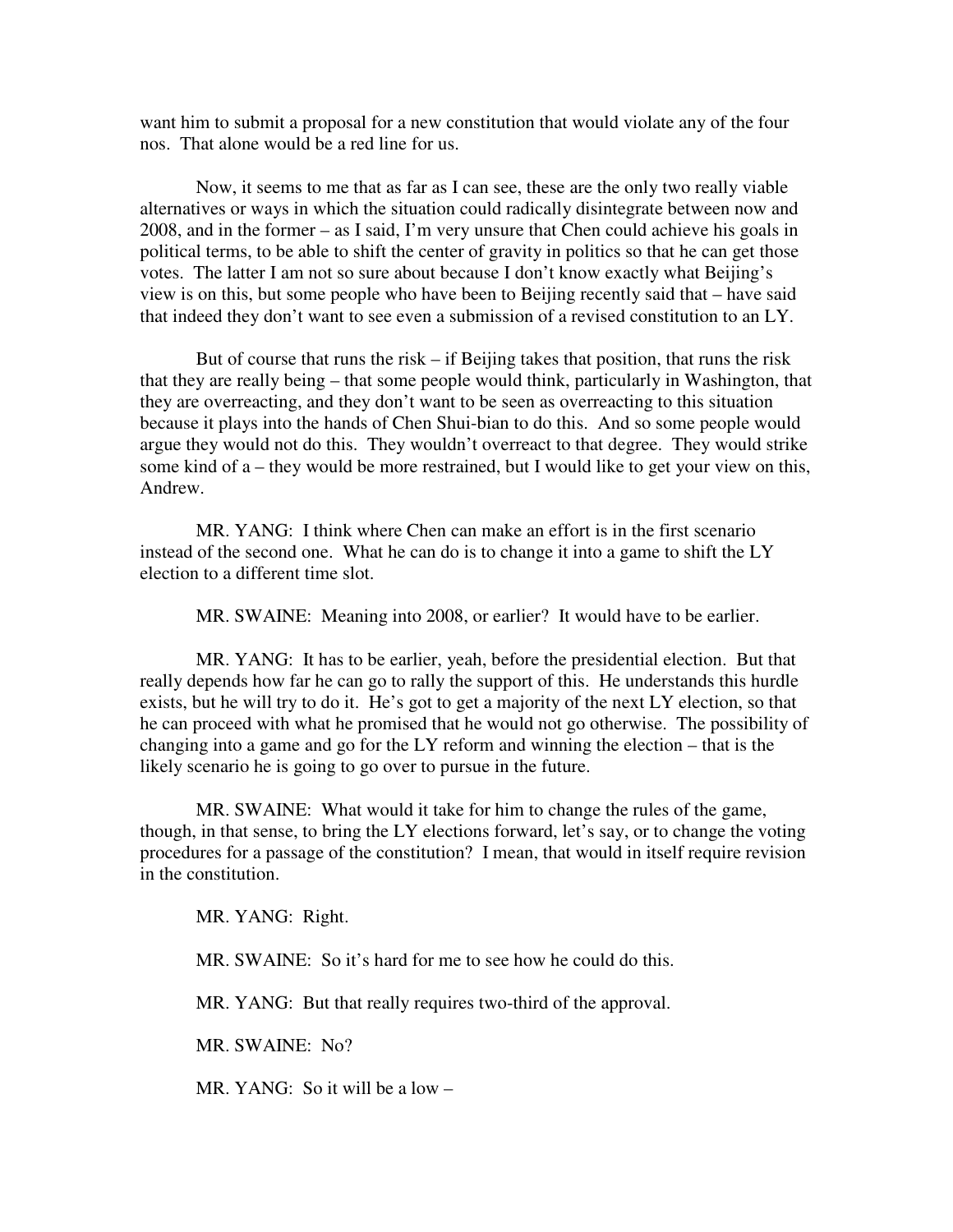MR. SWAINE: Threshold.

MR. YANG: – threshold of approval for that kind of changes, so he might try that, which means he will do whatever to his advantage in terms of changing the rules of the game.

As for the second, it will be very remote. I don't think China is going to try that. Even the proposals or the arguments of the change of the sovereignty issue will trigger Beijing's response. I think they will be more cautious. They will not immediately respond to it by submission of the proposals. They will wait until the results of the votes and to make a judgment about whether they should react or not.

MR. SWAINE: Well, I'm somewhat heartened by that response.

Eric, I think you first – oh, Bud, you had a two-fingered on this?

Q: Andrew, let me see if I understand you. You are saying that it might be possibly systemically for Chen to change the timing of the elections. Is that what you were saying about the legislative elections?

MR. YANG: Yes.

Q: Don't you think that that would raise hackles about the word, "coup," or  $-I$ mean, it seems to me that it would be such a basic change that –

MR. YANG: Well, I think that's what he is. He's in a good position to make the changes because he wants to make the term of the legislators equivalent to the presidential term. Because LY election will be taking place next year.

Q: (Off mike) – coincide with –

MR. YANG: Coincide with, yeah. So I think that is the purpose because there is an expectation now that reducing the elections or major elections will be the trend in Taiwan. So the change of the LY election timetable to coincide more with the presidential is one option. So that could be the case, yes.

Q: I don't mean to be alarmist by bringing up military things again, but you were talking about things the DPP might do. Well, there is something that as best I could determine from press reports that they are doing, and that is this offensive counterstrike missile. I continue to be surprised that there has been a – essentially a lack of reaction on the part of Beijing. I'm wondering is this something that gets discussed a lot in Taiwan. I know the conferences you and I attend in Taipei and so forth, we talk about it there. It has been talked about for a number of years, but is it a subject of public debate? Is it generalized recognize that Taiwan is moving to this capability? Is there a concern that there might be a reaction from Beijing – these kinds of things get discussed?